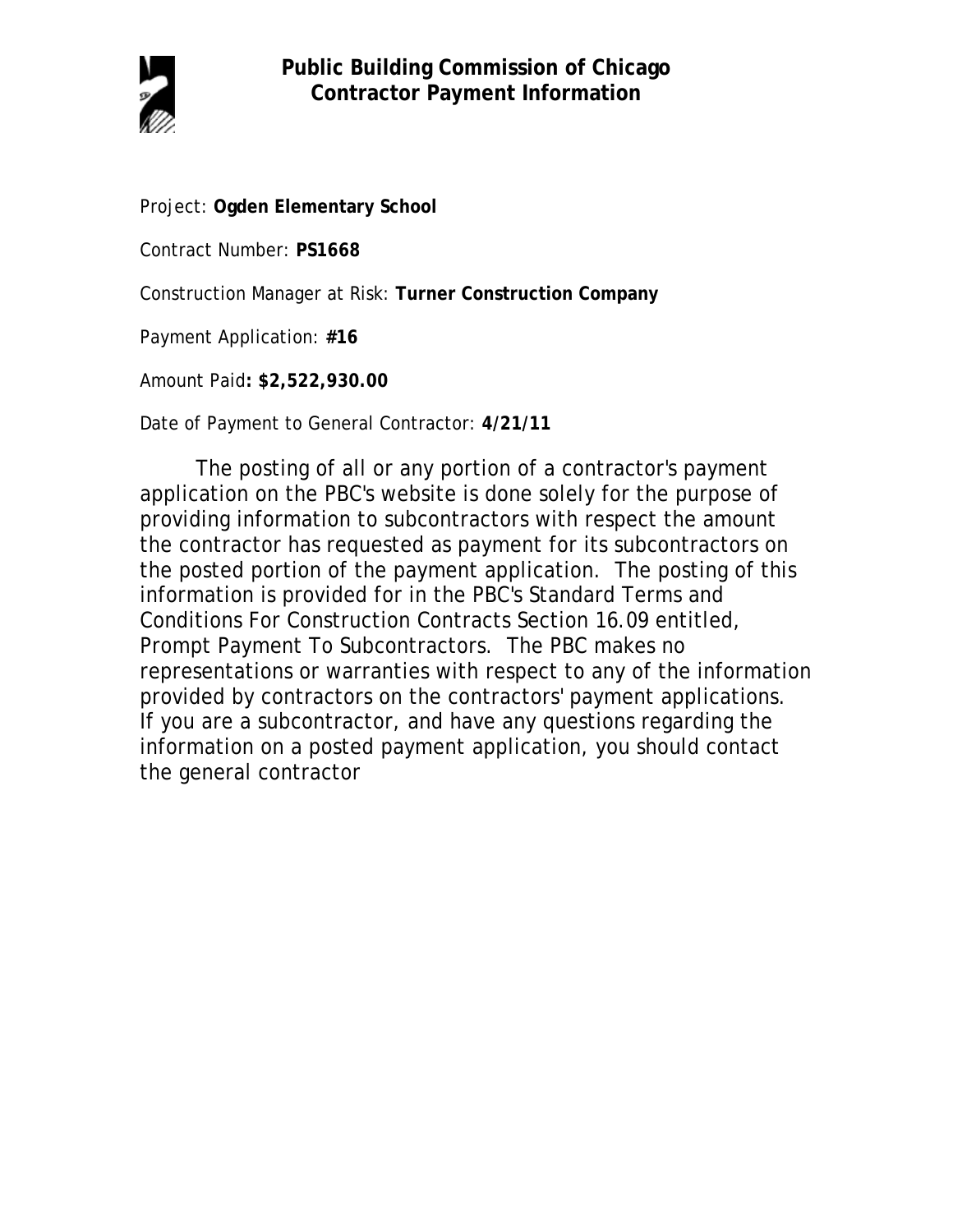## **PUBLIC BUILDING COMMISSION OF CHICAGO**

## **EXHIBIT S**

#### CERTIFICATE OF ARCHITECT - ENGINEER

| <b>March 24, 2011</b><br>Date:                                                                                                                                  |                                                                                                                                                                                                                                                                                                                                                                |
|-----------------------------------------------------------------------------------------------------------------------------------------------------------------|----------------------------------------------------------------------------------------------------------------------------------------------------------------------------------------------------------------------------------------------------------------------------------------------------------------------------------------------------------------|
| <b>Ogden Replacement Elementary School</b><br>Project:                                                                                                          |                                                                                                                                                                                                                                                                                                                                                                |
| To: Public Building Commission of Chicago<br>In accordance with Resolution No.<br>the Commission and to its Trustee, that:                                      | adopted by the Public Building Commission of Chicago on<br>, relating to the \$<br>Revenue Bonds issued by the Public Building Commission of Chicago for the financing of this project (and all terms used herein shall have the same meaning as in said Resolution), I hereby certify to                                                                      |
|                                                                                                                                                                 | 1. Obligations in the amounts stated herein have been incurred by the Commission and that each item thereof is a proper charge<br>against the Construction Account and has not been paid; and                                                                                                                                                                  |
|                                                                                                                                                                 | 2. No amount hereby approved for payment upon any contract will, when added to all amounts previously paid upon such<br>contract, exceed 90% of current estimates approved by the Architect - Engineer until the aggregate amount of payments withheld<br>equals 5% of the Contract Price (said retained funds being payable as set forth in said Resolution). |
| THE CONTRACTOR                                                                                                                                                  | <b>Turner Construction Company (Chicago)</b>                                                                                                                                                                                                                                                                                                                   |
| <b>FOR</b><br>is now entitled to the sum of                                                                                                                     | <b>Ogden Replacement Elementary School</b><br>\$2,522,930.00                                                                                                                                                                                                                                                                                                   |
| ORIGINAL CONTRACT PRICE<br><b>ADDITIONS</b><br><b>DEDUCTIONS</b><br>NET ADDITION OR DEDUCTION<br>ADJUSTED CONTRACT PRICE                                        | \$44,788,221.00<br>\$0.00<br>\$0.00<br>\$0.00<br>\$44,788,221.00                                                                                                                                                                                                                                                                                               |
| TOTAL AMOUNT EARNED                                                                                                                                             | \$30,527,719.00                                                                                                                                                                                                                                                                                                                                                |
| <b>TOTAL RETENTION</b>                                                                                                                                          | \$1,858,279.00                                                                                                                                                                                                                                                                                                                                                 |
| a) Reserve Withheld @ 10% of Total Amount Earned, but<br>not to exceed 1% of Contract Price<br>b) Liens and Other Withholding<br>c) Liquidated Damages Withheld | \$1,858,279.00<br>\$0.00<br>\$0.00                                                                                                                                                                                                                                                                                                                             |
| TOTAL PAID TO DATE (Include this Payment)                                                                                                                       | \$28,669,440.00                                                                                                                                                                                                                                                                                                                                                |
| LESS: AMOUNT PREVIOUSLY PAID                                                                                                                                    | \$26,146,510.00                                                                                                                                                                                                                                                                                                                                                |
| AMOUNT DUE THIS PAYMENT                                                                                                                                         | \$2,522,930.00                                                                                                                                                                                                                                                                                                                                                 |
| Architect - Engineer                                                                                                                                            | Date: $\_\_$                                                                                                                                                                                                                                                                                                                                                   |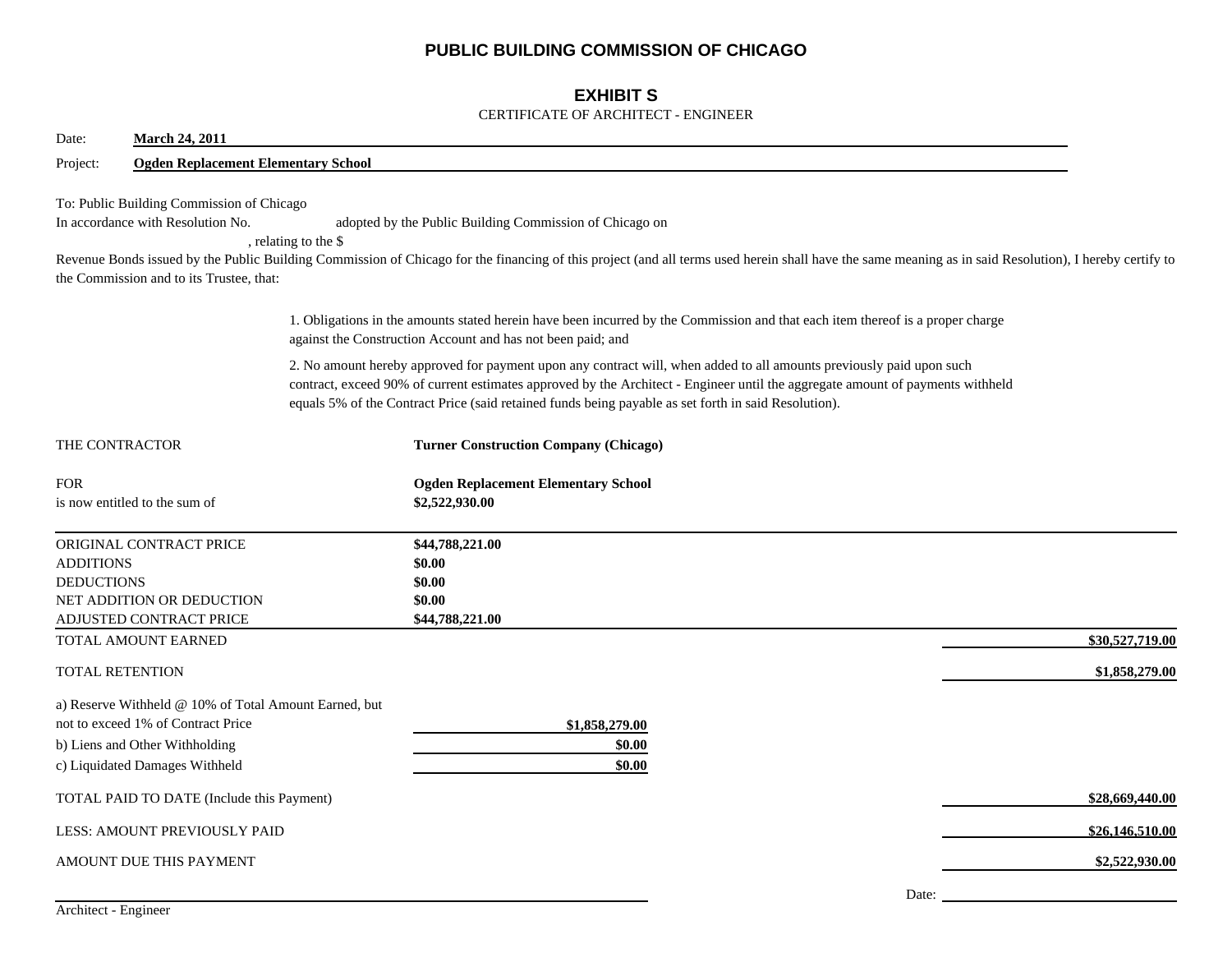## **(1 of 7) CONTRACTOR'S SWORN STATEMENT AND AFFIDAVIT FOR PARTIAL PAYMENT**

| <b>STATE OF Illinois</b> |          |
|--------------------------|----------|
|                          | $\{SS\}$ |
| <b>COUNTY OF Cook</b>    |          |

The affiant, being first duly sworn on oath, deposes and says that he/she is **Project Executive**, of **Turner Construction Company (Chicago)**, an **Illinois** corporation, and duly authorized to make this Affidavit in behalf of said corporation, and for him/herself individually; that he/she is well acquainted with the facts herein set forth and that said corporation is the Contractor with the PUBLIC BUILDING COMMISSION OF CHICAGO, Owner, under Contract No. **1632400** dated the **24th day of November, 2009**, for (describe nature of work)

#### **General Construction**

for (designate Project and Location)

#### **Ogden Replacement Elementary School**

#### **24 W. Walton, Chicago, Illinois 60610**

**·** that the following statements are made for the purpose of procuring a partial payment of

#### **Two million five hundred twenty two thousand nine hundred thirty**

#### **\$2,522,930.00**

under the terms of said Contract;

**·** that the work for which payment is requested has been completed, free and clear of any and all claims, liens, charges, and expenses of any kind or nature whatsoever and in full compliance with the Contract Documents and the requirements of said Owner under them;

**·** that for the purposes of said Contract, the following persons have been contracted with, and have furnished or prepared materials, equipment, supplies, and services for, and having done labor on said improvement;

**·** that the respective amounts set forth opposite their names is the full amount of money due and to become due to each of them respectively;

**·** that this statement is a full, true, and complete statement of all such persons and of the full amount now due and the amount heretofore paid to each of them for such labor, materials, equipment, supplies, and services, furnished or prepared by each of them to or on account of said work, as stated:

| <b>NAME</b><br>and<br><b>ADDRESS</b>                                                                   | <b>TYPE</b><br><b>OF</b><br><b>WORK</b> | <b>TOTAL</b><br><b>CONTRACT</b><br><b>(INCLUDE)</b><br>C.0.'s) | <b>TOTAL</b><br><b>WORK</b><br><b>COMPLETE</b> | <b>LESS</b><br><b>RETENTION</b><br><b>(INCLUDE</b><br><b>CURRENT)</b> | <b>LESS</b><br><b>NET</b><br><b>PREVIOUSLY</b><br><b>PAID</b> | <b>NET</b><br><b>DUE</b><br><b>THIS</b><br><b>PERIOD</b> | <b>BALANCE</b><br>TO<br><b>BECOME</b><br><b>DUE</b> |
|--------------------------------------------------------------------------------------------------------|-----------------------------------------|----------------------------------------------------------------|------------------------------------------------|-----------------------------------------------------------------------|---------------------------------------------------------------|----------------------------------------------------------|-----------------------------------------------------|
| 001                                                                                                    | <b>TCCo GMP</b>                         |                                                                |                                                |                                                                       |                                                               |                                                          |                                                     |
| Pinto Construction,<br>7225 W. 105th Street,<br>Palos Hills, Illinois 60465                            | <b>Site Logisitcs</b>                   | 330,659.00                                                     | 297,797.00                                     | 15,014.00                                                             | 278,755.00                                                    | 4,028.00                                                 | 47,876.00                                           |
| Pinto Construction,<br>7225 W. 105th Street.<br>Palos Hills, Illinois 60465                            | <b>Site Logisitcs</b>                   | 8,611.00                                                       | 7,835.00                                       | 0.00                                                                  | 7,665.00                                                      | 170.00                                                   | 776.00                                              |
| Thatcher Foundations,<br>Inc.,<br>7100 Industrial Highway,<br>Gary, Indiana 46406                      | <b>Earth Retention</b>                  | 513,829.00                                                     | 513,829.00                                     | 25,691.00                                                             | 488,138.00                                                    | 0.00                                                     | 25,691.00                                           |
| Thatcher Foundations,<br>Inc.,<br>7100 Industrial Highway,<br>Gary, Indiana 46406                      | <b>Earth Retention</b>                  | 17,221.00                                                      | 17,221.00                                      | 0.00                                                                  | 17,221.00                                                     | 0.00                                                     | 0.00                                                |
| John Keno & Company,<br>8608 West Catalpa Ave.,<br><b>Suite 808.</b><br>Chicago, Illinois 60656        | Excavation                              | 1,655,763.00                                                   | 1,561,589.00                                   | 46.849.00                                                             | 1,507,042.00                                                  | 7.698.00                                                 | 141,023.00                                          |
| John Keno & Company,<br>8608 West Catalpa Ave.,<br><b>Suite 808.</b><br>Chicago, Illinois 60656        | Excavation                              | 43.673.00                                                      | 40,591.00                                      | 0.00                                                                  | 40.191.00                                                     | 400.00                                                   | 3,082.00                                            |
| <b>Revcon Construction</b><br>Corporation,<br>500 Industrial Drive,<br>Prairie View, Illinois<br>60069 | Caissons                                | 1,550,091.00                                                   | 1,550,091.00                                   | 46,503.00                                                             | 1,503,588.00                                                  | 0.00                                                     | 46,503.00                                           |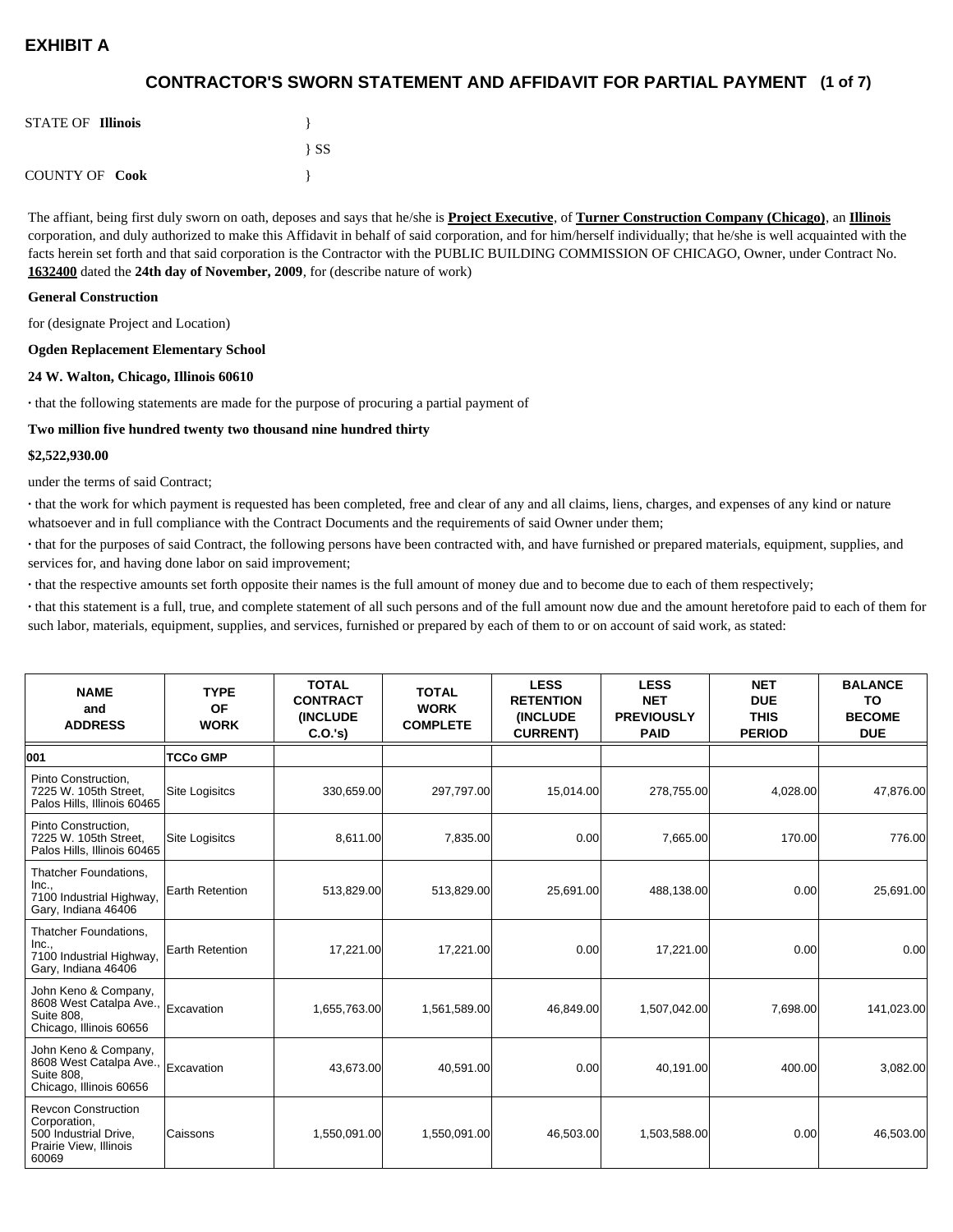### **(2 of 7) CONTRACTOR'S SWORN STATEMENT AND AFFIDAVIT FOR PARTIAL PAYMENT**

| <b>NAME</b><br>and<br><b>ADDRESS</b>                                                                                 | <b>TYPE</b><br><b>OF</b><br><b>WORK</b>          | <b>TOTAL</b><br><b>CONTRACT</b><br><b>(INCLUDE)</b><br>C.O.'s | <b>TOTAL</b><br><b>WORK</b><br><b>COMPLETE</b> | <b>LESS</b><br><b>RETENTION</b><br><b>(INCLUDE)</b><br><b>CURRENT)</b> | <b>LESS</b><br><b>NET</b><br><b>PREVIOUSLY</b><br><b>PAID</b> | <b>NET</b><br><b>DUE</b><br><b>THIS</b><br><b>PERIOD</b> | <b>BALANCE</b><br>TO<br><b>BECOME</b><br><b>DUE</b> |
|----------------------------------------------------------------------------------------------------------------------|--------------------------------------------------|---------------------------------------------------------------|------------------------------------------------|------------------------------------------------------------------------|---------------------------------------------------------------|----------------------------------------------------------|-----------------------------------------------------|
| <b>Revcon Construction</b><br>Corporation,<br>500 Industrial Drive,<br>Prairie View, Illinois<br>60069               | Caissons                                         | 48,763.00                                                     | 48,763.00                                      | 0.00                                                                   | 48.763.00                                                     | 0.00                                                     | 0.00                                                |
| Reliable Contracting &<br>Equipment Co.,<br>333 N Ogden Ave.<br>Chicago, Illinois 60607                              | <b>Site Utilities</b>                            | 400,802.00                                                    | 350,786.84                                     | 35,077.80                                                              | 315.709.04                                                    | 0.00                                                     | 85,092.96                                           |
| Reliable Contracting &<br>Equipment Co.,<br>333 N Ogden Ave,<br>Chicago, Illinois 60607                              | <b>Site Utilities</b>                            | 8,844.00                                                      | 7,694.00                                       | 0.00                                                                   | 7,694.00                                                      | 0.00                                                     | 1,150.00                                            |
| Abbey Paving,<br>1949 County Line Road,<br>Aurora, Illinois 60502                                                    | Paving                                           | 42,310.00                                                     | 0.00                                           | 0.00                                                                   | 0.00                                                          | 0.00                                                     | 42,310.00                                           |
| Abbey Paving,<br>1949 County Line Road,<br>Aurora. Illinois 60502                                                    | Paving                                           | 1,443.00                                                      | 0.00                                           | 0.00                                                                   | 0.00                                                          | 0.00                                                     | 1,443.00                                            |
| <b>Christy Webber</b><br>Landscape,<br>2900 W. Ferdinand St.<br>Chicago, Illinois 60612                              | Landscaping                                      | 257,352.00                                                    | 0.00                                           | 0.00                                                                   | 0.00                                                          | 0.00                                                     | 257,352.00                                          |
| <b>Christy Webber</b><br>Landscape,<br>2900 W. Ferdinand St,<br>Chicago, Illinois 60612                              | Landscaping                                      | 8,776.00                                                      | 0.00                                           | 0.00                                                                   | 0.00                                                          | 0.00                                                     | 8,776.00                                            |
| Burling Builders, Inc.,<br>44 West 60th Street,<br>Chicago, Illinois 60621                                           | Concrete                                         | 3,715,269.00                                                  | 3,332,849.26                                   | 168,260.74                                                             | 3,145,121.30                                                  | 19,467.22                                                | 550,680.48                                          |
| Burling Builders, Inc.,<br>44 West 60th Street,<br>Chicago, Illinois 60621                                           | Concrete                                         | 118,122.00                                                    | 105,967.25                                     | 36.63                                                                  | 105,601.00                                                    | 329.62                                                   | 12,191.38                                           |
| Illinois Masonry Corp.,<br>200 Telser Rd.,<br>Lake Zurich, Illinois<br>60047                                         | Masonry and Stone                                | 5,254,794.00                                                  | 4,938,896.13                                   | 148,167.00                                                             | 4,152,094.00                                                  | 638,635.13                                               | 464,064.87                                          |
| Illinois Masonry Corp.,<br>200 Telser Rd<br>Lake Zurich, Illinois<br>60047                                           | Masonry and Stone                                | 169,477.00                                                    | 157,953.00                                     | 0.00                                                                   | 148,801.00                                                    | 9,152.00                                                 | 11,524.00                                           |
| Carlo Steel Corporation,<br>3100 East 87th Street,<br>Chicago, Illinois 60617                                        | <b>Structural Steel</b>                          | 2,270,726.00                                                  | 2,270,726.00                                   | 0.00                                                                   | 2,282,000.00                                                  | (11, 274.00)                                             | 0.00                                                |
| Carlo Steel Corporation,<br>3100 East 87th Street,<br>Chicago, Illinois 60617                                        | <b>Structural Steel</b>                          | 77,677.00                                                     | 77,677.00                                      | 0.00                                                                   | 78.030.00                                                     | (353.00)                                                 | 0.00                                                |
| <b>Turner Construction</b><br>Company (Chicago),<br>55 East Monroe Street,<br>Suite 3100,<br>Chicago, Illinois 60603 | Structural<br>Steel-Carlo<br>Subs/Suppliers-TCCb | 267,173.00                                                    | 207,352.00                                     | 0.00                                                                   | 0.00                                                          | 207,352.00                                               | 59,821.00                                           |
| Chicago Architectural<br>Metals, Inc.,<br>4619 N. Ravenswood<br>Ave., Ste #201,<br>Chicago, Illinois 60640           | Miscellaneous<br><b>Metals</b>                   | 102,786.65                                                    | 102,786.65                                     | 0.00                                                                   | 102,786.65                                                    | 0.00                                                     | 0.00                                                |
| Chicago Architectural<br>Metals, Inc.,<br>4619 N. Ravenswood<br>Ave., Ste #201,<br>Chicago, Illinois 60640           | Miscellaneous<br>Metals                          | 3,867.36                                                      | 3,867.36                                       | 0.00                                                                   | 3,867.36                                                      | 0.00                                                     | 0.00                                                |
| Byus Steel, Inc.,<br>1750 Hubbard St.<br>Batavia, Illinois 60510                                                     | Misc. Metals                                     | 50,000.00                                                     | 50,000.00                                      | 0.00                                                                   | 37,386.00                                                     | 12,614.00                                                | 0.00                                                |
| Byus Steel, Inc.,<br>1750 Hubbard St.<br>Batavia, Illinois 60510                                                     | Misc. Metals                                     | 563,567.00                                                    | 167,821.00                                     | 16,782.10                                                              | 0.00                                                          | 151,038.90                                               | 412,528.10                                          |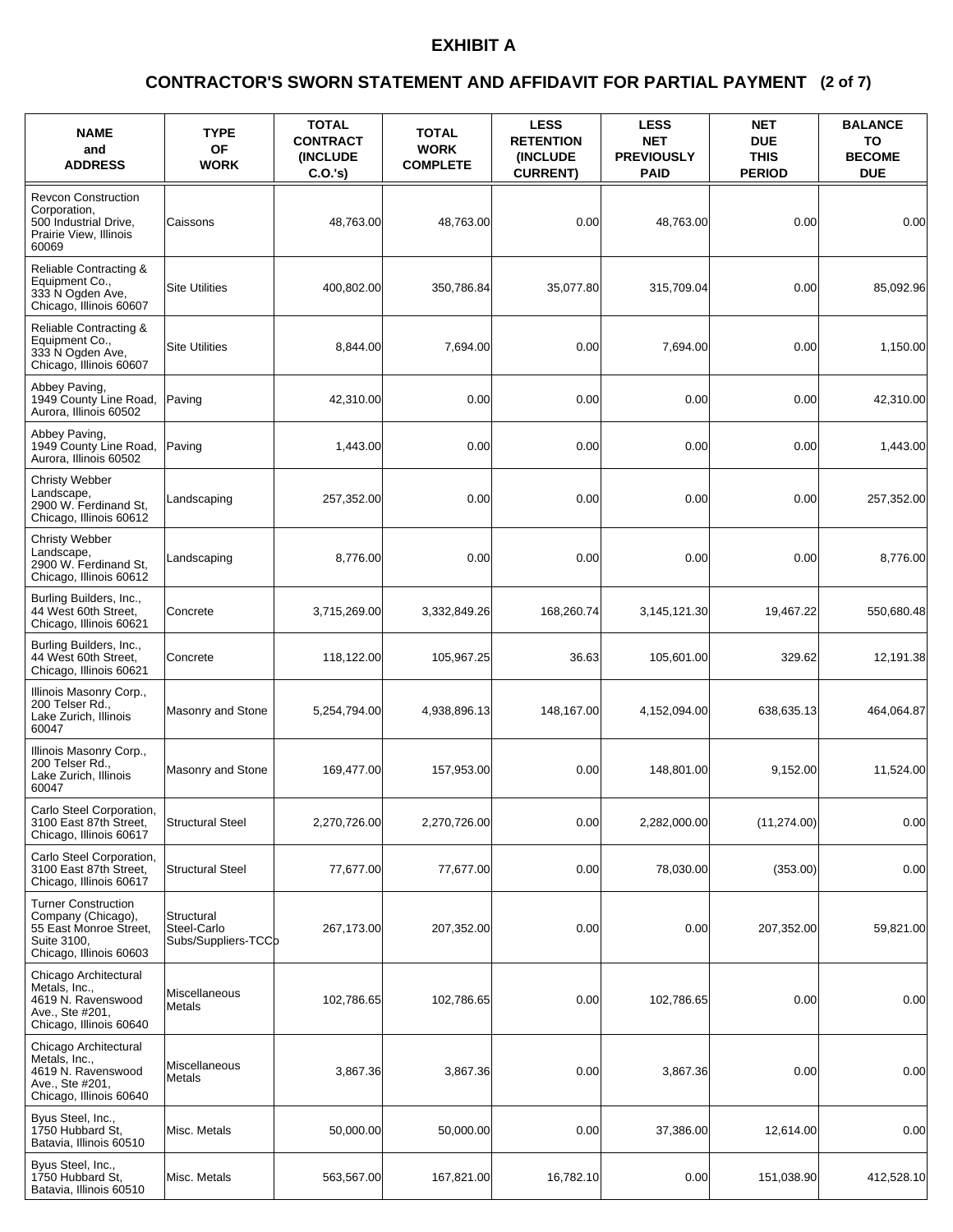### **(3 of 7) CONTRACTOR'S SWORN STATEMENT AND AFFIDAVIT FOR PARTIAL PAYMENT**

| <b>NAME</b><br>and<br><b>ADDRESS</b>                                                                  | <b>TYPE</b><br>OF<br><b>WORK</b>        | <b>TOTAL</b><br><b>CONTRACT</b><br><b>(INCLUDE)</b><br>$C.O.'s$ ) | <b>TOTAL</b><br><b>WORK</b><br><b>COMPLETE</b> | <b>LESS</b><br><b>RETENTION</b><br><b>(INCLUDE)</b><br><b>CURRENT)</b> | <b>LESS</b><br><b>NET</b><br><b>PREVIOUSLY</b><br><b>PAID</b> | <b>NET</b><br><b>DUE</b><br><b>THIS</b><br><b>PERIOD</b> | <b>BALANCE</b><br>TO<br><b>BECOME</b><br><b>DUE</b> |
|-------------------------------------------------------------------------------------------------------|-----------------------------------------|-------------------------------------------------------------------|------------------------------------------------|------------------------------------------------------------------------|---------------------------------------------------------------|----------------------------------------------------------|-----------------------------------------------------|
| Byus Steel, Inc.,<br>1750 Hubbard St,<br>Batavia, Illinois 60510                                      | Misc. Metals                            | 19,218.00                                                         | 5,803.00                                       | 0.00                                                                   | 0.00                                                          | 5,803.00                                                 | 13,415.00                                           |
| Scale Construction Inc.,<br>2101 S. CARPENTER<br>ST, 2ND FLOOR,<br>CHICAGO. Illinois 60608            | General Trades                          | 904.467.00                                                        | 161,119.51                                     | 16,106.00                                                              | 122,130.51                                                    | 22.883.00                                                | 759,453.49                                          |
| Scale Construction Inc.,<br>2101 S. CARPENTER<br>ST. 2ND FLOOR.<br>CHICAGO, Illinois 60608            | General Trades                          | 30,243.00                                                         | 5,359.00                                       | 0.00                                                                   | 4,536.00                                                      | 823.00                                                   | 24.884.00                                           |
| Carroll Seating Co.,<br>2105 Lunt,<br>Elk Grove Village, Illinois<br>60007                            | Architectural<br>Millwork &<br>Casework | 353,703.00                                                        | 0.00                                           | 0.00                                                                   | 0.00                                                          | 0.00                                                     | 353,703.00                                          |
| Carroll Seating Co.,<br>2105 Lunt,<br>Elk Grove Village, Illinois<br>60007                            | Architectural<br>Millwork &<br>Casework | 12,061.00                                                         | 0.00                                           | 0.00                                                                   | 0.00                                                          | 0.00                                                     | 12,061.00                                           |
| Kremer & Davis,<br>132 Osborne Road,<br>Fridley, Minnesota 55432                                      | Waterproofing                           | 434,800.00                                                        | 357,061.00                                     | 35,703.00                                                              | 321,358.00                                                    | 0.00                                                     | 113,442.00                                          |
| Kremer & Davis,<br>132 Osborne Road.<br>Fridley, Minnesota 55432                                      | Waterproofing                           | 14,557.00                                                         | 11,951.30                                      | 0.00                                                                   | 11,951.30                                                     | 0.00                                                     | 2,605.70                                            |
| Bennett & Brosseau<br>Roofing, Inc.,<br>535 Anderson Drive,<br>Romeoville, Illinois<br>60446          | Roofing                                 | 1,639,500.00                                                      | 304,378.26                                     | 30,437.83                                                              | 273,940.43                                                    | 0.00                                                     | 1,365,559.57                                        |
| Bennett & Brosseau<br>Roofing, Inc.,<br>535 Anderson Drive,<br>Romeoville, Illinois<br>60446          | Roofing                                 | 55,907.00                                                         | 10,381.93                                      | 0.00                                                                   | 10,381.93                                                     | 0.00                                                     | 45,525.07                                           |
| ASC Fireproofing, Inc.,<br>607 Church Road,<br>Elgin, Illinois 60123                                  | Fireproofing                            | 175,444.00                                                        | 148,727.00                                     | 14,872.70                                                              | 125,692.38                                                    | 8,161.92                                                 | 41,589.70                                           |
| ASC Fireproofing, Inc.,<br>607 Church Road.<br>Elgin, Illinois 60123                                  | Fireproofing                            | 4,092.00                                                          | 3,523.60                                       | 0.00                                                                   | 3,273.60                                                      | 250.00                                                   | 568.40                                              |
| Underland Architectural<br>Systems, Inc.,<br>20318 Torrence Avenue,<br>Lynwood, Illinois 60411        | Curtaiwall/Glass/Metal<br>Panels        | 1,515,217.00                                                      | 850,680.40                                     | 85,067.94                                                              | 563,733.46                                                    | 201,879.00                                               | 749,604.54                                          |
| <b>Underland Architectural</b><br>Systems, Inc.,<br>20318 Torrence Avenue.<br>Lynwood, Illinois 60411 | Curtaiwall/Glass/Metal<br>Panels        | 50,955.00                                                         | 28,573.00                                      | 0.00                                                                   | 21,073.00                                                     | 7,500.00                                                 | 22,382.00                                           |
| The Levy Company,<br>3925 Commercial<br>Avenue,<br>Northbrook, Illinois<br>60062                      | Gypsum<br>Board/Plaster                 | 869,775.00                                                        | 484,291.65                                     | 48,046.53                                                              | 189,980.98                                                    | 246,264.14                                               | 433,529.88                                          |
| The Levy Company,<br>3925 Commercial<br>Avenue,<br>Northbrook, Illinois<br>60062                      | Gypsum<br>Board/Plaster                 | 29,531.00                                                         | 16,442.86                                      | 0.00                                                                   | 7,152.41                                                      | 9,290.45                                                 | 13,088.14                                           |
| Mr. Davids Carpet<br>Service,<br>865 W Irving Park Road,<br>Itasca, Illinois 60143                    | Ceramic & Quarry<br> Tile               | 84,633.00                                                         | 19,951.00                                      | 1,995.10                                                               | 0.00                                                          | 17,955.90                                                | 66,677.10                                           |
| Mr. Davids Carpet<br>Service,<br>865 W Irving Park Road,<br>Itasca, Illinois 60143                    | Ceramic & Quarry<br>Tile                | 2,886.00                                                          | 500.00                                         | 50.00                                                                  | 0.00                                                          | 450.00                                                   | 2,436.00                                            |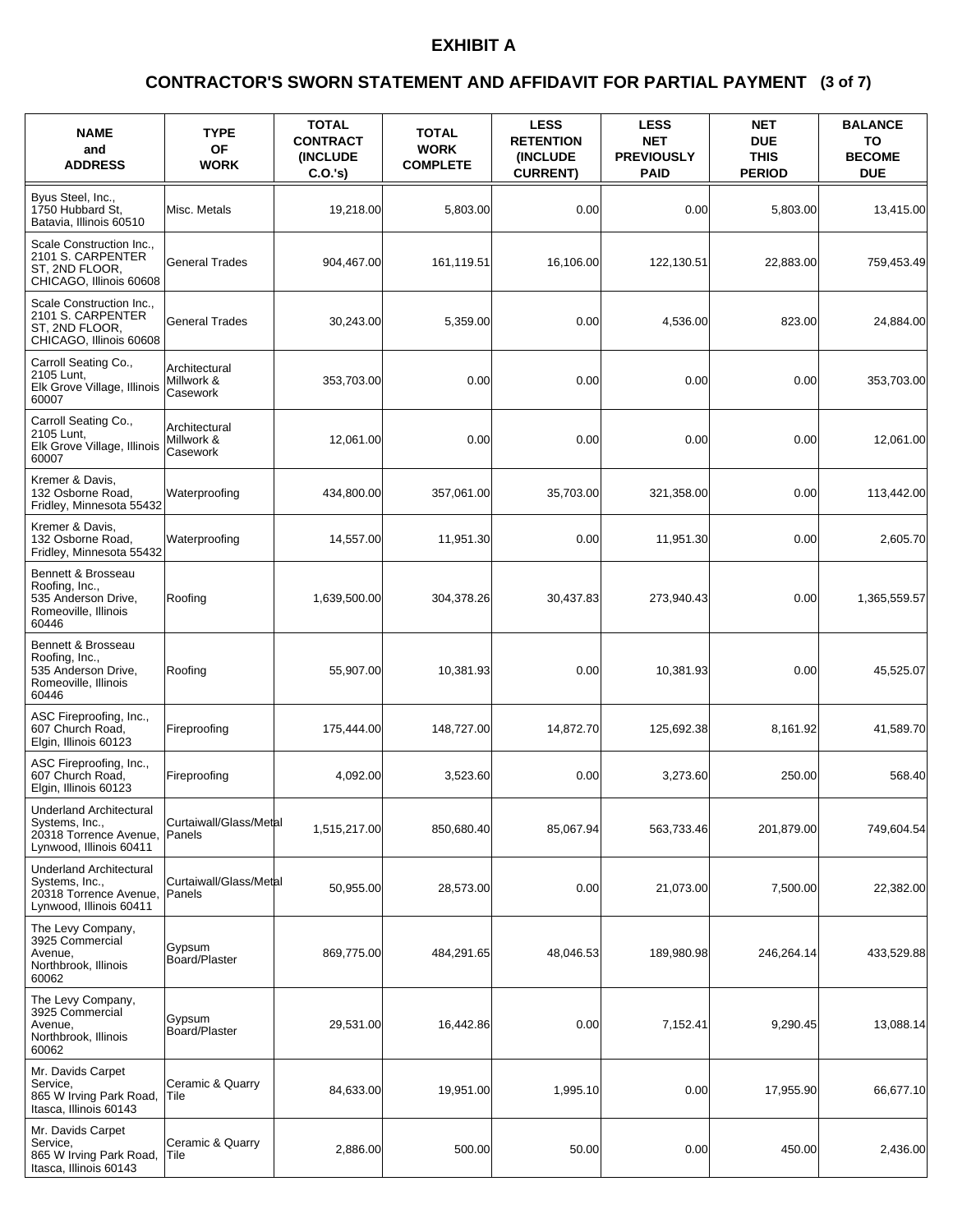### **(4 of 7) CONTRACTOR'S SWORN STATEMENT AND AFFIDAVIT FOR PARTIAL PAYMENT**

| <b>NAME</b><br>and<br><b>ADDRESS</b>                                                                   | <b>TYPE</b><br>OF<br><b>WORK</b>          | <b>TOTAL</b><br><b>CONTRACT</b><br><b>(INCLUDE)</b><br>$C.O.'s$ ) | <b>TOTAL</b><br><b>WORK</b><br><b>COMPLETE</b> | <b>LESS</b><br><b>RETENTION</b><br><b>(INCLUDE)</b><br><b>CURRENT)</b> | <b>LESS</b><br><b>NET</b><br><b>PREVIOUSLY</b><br><b>PAID</b> | <b>NET</b><br><b>DUE</b><br><b>THIS</b><br><b>PERIOD</b> | <b>BALANCE</b><br>TO<br><b>BECOME</b><br><b>DUE</b> |
|--------------------------------------------------------------------------------------------------------|-------------------------------------------|-------------------------------------------------------------------|------------------------------------------------|------------------------------------------------------------------------|---------------------------------------------------------------|----------------------------------------------------------|-----------------------------------------------------|
| Metropolitan Terrazzo,<br>LLC.<br>645 Lunt Avenue,<br>Elk Grove Village, Illinois<br>60007             | Terrazzo                                  | 938,000.00                                                        | 145,215.00                                     | 14,521.50                                                              | 3,780.00                                                      | 126.913.50                                               | 807,306.50                                          |
| Metropolitan Terrazzo,<br>LLC.<br>645 Lunt Avenue,<br>Elk Grove Village, Illinois<br>60007             | Terrazzo                                  | 31,986.00                                                         | 0.00                                           | 0.00                                                                   | 0.00                                                          | 0.00                                                     | 31,986.00                                           |
| Floors, Inc.<br>PO Box 700, 1341<br>Cobblestone Way,<br>Woodstock, Illinois<br>60098                   | Wood Flooring<br>W/Striping               | 81,800.00                                                         | 0.00                                           | 0.00                                                                   | 0.00                                                          | 0.00                                                     | 81,800.00                                           |
| Floors, Inc.<br>PO Box 700, 1341<br>Cobblestone Way,<br>Woodstock, Illinois<br>60098                   | Wood Flooring<br>W/Striping               | 2,789.00                                                          | 0.00                                           | 0.00                                                                   | 0.00                                                          | 0.00                                                     | 2,789.00                                            |
| Flooring Resources,<br>600 W. Pratt.<br>Elk Grove, Illinois 60007                                      | <b>Resilient Flooring &amp;</b><br>Carpet | 152,443.00                                                        | 0.00                                           | 0.00                                                                   | 0.00                                                          | 0.00                                                     | 152,443.00                                          |
| Flooring Resources,<br>600 W. Pratt,<br>Elk Grove, Illinois 60007                                      | Resilient Flooring &<br>Carpet            | 5,198.00                                                          | 0.00                                           | 0.00                                                                   | 0.00                                                          | 0.00                                                     | 5,198.00                                            |
| DBM Services, Inc.,<br>16W107 83rd Street,<br>Burr Ridge, Illinois 60527                               | <b>Fluid Applied</b><br>Flooring          | 97,960.00                                                         | 12,556.00                                      | 1,255.60                                                               | 11,300.40                                                     | 0.00                                                     | 86,659.60                                           |
| DBM Services, Inc.,<br>16W107 83rd Street,<br>Burr Ridge, Illinois 60527                               | <b>Fluid Applied</b><br>Flooring          | 3,340.00                                                          | 434.20                                         | 0.00                                                                   | 434.20                                                        | 0.00                                                     | 2,905.80                                            |
| Continental Painting &<br>Decorating, Inc.,<br>2255 South Wabash<br>Avenue.<br>Chicago, Illinois 60616 | Painting                                  | 287,830.00                                                        | 63,588.00                                      | 6,358.80                                                               | 11,089.80                                                     | 46,139.40                                                | 230,600.80                                          |
| Continental Painting &<br>Decorating, Inc.,<br>2255 South Wabash<br>Avenue,<br>Chicago, Illinois 60616 | Painting                                  | 9,815.00                                                          | 2.159.00                                       | 0.00                                                                   | 393.00                                                        | 1.766.00                                                 | 7,656.00                                            |
| Interior Concepts Inc,<br>7150 N Ridgeway Ave,<br>Lincolnwood, Illinois<br>60712                       | <b>Toilet Partitions</b>                  | 108,418.00                                                        | 0.00                                           | 0.00                                                                   | 0.00                                                          | 0.00                                                     | 108,418.00                                          |
| Interior Concepts Inc,<br>7150 N Ridgeway Ave,<br>Lincolnwood, Illinois<br>60712                       | <b>Toilet Partitions</b>                  | 3,697.00                                                          | 0.00                                           | 0.00                                                                   | 0.00                                                          | 0.00                                                     | 3,697.00                                            |
| Poblocki Sign Company<br>LLC.<br>P.O. Box 1541,<br>Milwaukee, Wisconsin<br>53201-1541                  | Signage                                   | 92,000.00                                                         | 0.00                                           | 0.00                                                                   | 0.00                                                          | 0.00                                                     | 92,000.00                                           |
| Poblocki Sign Company<br>LLC,<br>P.O. Box 1541,<br>Milwaukee, Wisconsin<br>53201-1541                  | Signage                                   | 3,137.00                                                          | 0.00                                           | 0.00                                                                   | 0.00                                                          | 0.00                                                     | 3,137.00                                            |
| M.L. Rongo, Inc.,<br>4817 W. Lake Street,<br>Melrose Park, Illinois<br>60160                           | <b>Food Service</b><br>Equipment          | 167,920.00                                                        | 70,919.00                                      | 7,091.90                                                               | 61,577.10                                                     | 2,250.00                                                 | 104,092.90                                          |
| M.L. Rongo, Inc.,<br>4817 W. Lake Street,<br>Melrose Park, Illinois<br>60160                           | Food Service<br>Equipment                 | 5,726.00                                                          | 2,290.00                                       | 0.00                                                                   | 2,290.00                                                      | 0.00                                                     | 3,436.00                                            |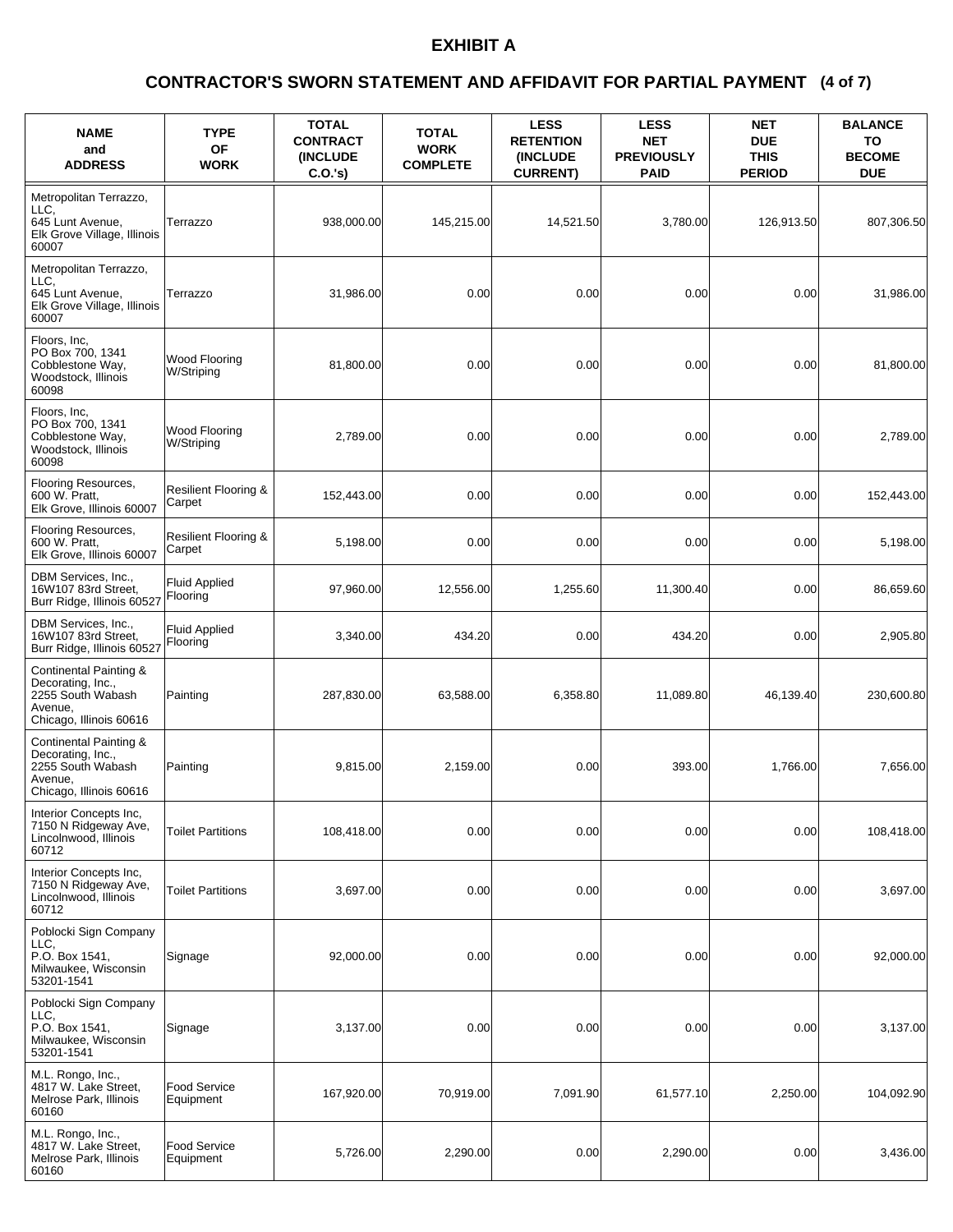### **(5 of 7) CONTRACTOR'S SWORN STATEMENT AND AFFIDAVIT FOR PARTIAL PAYMENT**

| <b>NAME</b><br>and<br><b>ADDRESS</b>                                                                                             | <b>TYPE</b><br><b>OF</b><br><b>WORK</b>                                                                                                                                                           | <b>TOTAL</b><br><b>CONTRACT</b><br>(INCLUDE<br>$C.O.'s$ ) | <b>TOTAL</b><br><b>WORK</b><br><b>COMPLETE</b> | <b>LESS</b><br><b>RETENTION</b><br>(INCLUDE<br><b>CURRENT)</b> | <b>LESS</b><br><b>NET</b><br><b>PREVIOUSLY</b><br><b>PAID</b> | <b>NET</b><br><b>DUE</b><br><b>THIS</b><br><b>PERIOD</b> | <b>BALANCE</b><br>TO<br><b>BECOME</b><br><b>DUE</b> |
|----------------------------------------------------------------------------------------------------------------------------------|---------------------------------------------------------------------------------------------------------------------------------------------------------------------------------------------------|-----------------------------------------------------------|------------------------------------------------|----------------------------------------------------------------|---------------------------------------------------------------|----------------------------------------------------------|-----------------------------------------------------|
| <b>SCHINDLER</b><br>ELEVATOR.<br>1530 Timberwolf Dr.<br>Holland, Ohio 43528                                                      | Elevators                                                                                                                                                                                         | 349,500.00                                                | 342,510.00                                     | 34,251.00                                                      | 301,968.00                                                    | 6,291.00                                                 | 41,241.00                                           |
| <b>SCHINDLER</b><br>ELEVATOR,<br>1530 Timberwolf Dr,<br>Holland, Ohio 43528                                                      | Elevators                                                                                                                                                                                         | 11,918.00                                                 | 11.677.64                                      | 0.00                                                           | 11,441.28                                                     | 236.36                                                   | 240.36                                              |
| F. E. Moran Fire<br>Protection,<br>2165 Shermer Rd Ste D,<br>Northbrook, Illinois<br>60062                                       | <b>Fire Protection</b>                                                                                                                                                                            | 419,317.00                                                | 399,747.00                                     | 39,975.90                                                      | 359,771.10                                                    | 0.00                                                     | 59,545.90                                           |
| F. E. Moran Fire<br>Protection.<br>2165 Shermer Rd Ste D,<br>Northbrook. Illinois<br>60062                                       | <b>Fire Protection</b>                                                                                                                                                                            | 12,273.00                                                 | 11,660.00                                      | 0.00                                                           | 11,660.00                                                     | 0.00                                                     | 613.00                                              |
| Norman Mechanical,<br>3850 Industrial Avenue,<br>Rolling Meadows, Illinois<br>60008                                              | Plumbing                                                                                                                                                                                          | 1,163,830.00                                              | 956,778.50                                     | 95,679.00                                                      | 835,963.25                                                    | 25,136.25                                                | 302.730.50                                          |
| Norman Mechanical,<br>3850 Industrial Avenue,<br>Rolling Meadows, Illinois<br>60008                                              | Plumbing                                                                                                                                                                                          | 32,701.00                                                 | 26.814.00                                      | 0.00                                                           | 25,834.00                                                     | 980.00                                                   | 5,887.00                                            |
| International Piping<br>Systems, Inc.,<br>444 East State Parkway, Mechanical<br>Suite 123,<br>Schaumburg, Illinois<br>60173-4538 | W/Controls                                                                                                                                                                                        | 3,611,884.00                                              | 3,117,707.00                                   | 311,770.70                                                     | 2,629,437.30                                                  | 176,499.00                                               | 805,947.70                                          |
| International Piping<br>Systems, Inc.,<br>444 East State Parkway, Mechanical<br>Suite 123,<br>Schaumburg, Illinois<br>60173-4538 | W/Controls                                                                                                                                                                                        | 103,971.00                                                | 89,727.00                                      | 0.00                                                           | 84,113.00                                                     | 5,614.00                                                 | 14,244.00                                           |
| Connelly Electric,<br>40 S. Addison Rd, Suite<br>100.<br>Addison, Illinois 60101                                                 | Electrical                                                                                                                                                                                        | 3,947,886.00                                              | 2,199,786.70                                   | 219,191.66                                                     | 1,646,423.04                                                  | 334,172.00                                               | 1,967,290.96                                        |
| Connelly Electric,<br>40 S. Addison Rd, Suite<br>100,<br>Addison, Illinois 60101                                                 | Electrical                                                                                                                                                                                        | 125,795.00                                                | 69,187.25                                      | 0.00                                                           | 56,607.25                                                     | 12,580.00                                                | 56,607.75                                           |
| To Be Let                                                                                                                        | Unawarded                                                                                                                                                                                         | 249,113.00                                                | 0.00                                           | 0.00                                                           | 0.00                                                          | 0.00                                                     | 249,113.00                                          |
| <b>Turner Construction</b><br>Company (Chicago),<br>55 East Monroe Street,<br>Suite 3100,<br>Chicago, Illinois 60603             | TCCo P&P<br>BondNot-To-Exceed<br>General<br><b>ConditionCM Fee</b><br>(2%)Fixed General<br><b>ConditionsBuilders</b><br>Risk<br>InsuranceRailroad<br>InsuranceTCCo<br>Construction<br>Contingency | 6,819,783.99                                              | 3,935,234.71                                   | 393,521.97                                                     | 3,337,489.53                                                  | 204,223.21                                               | 3,278,071.25                                        |
|                                                                                                                                  | <b>Subtotal TCCo GMP</b>                                                                                                                                                                          | 42,518,616.00                                             | 29,678,827.00                                  | 1,858,279.00                                                   | 25,317,227.00                                                 | 2,503,321.00                                             | 14,698,068.00                                       |
| 002                                                                                                                              | <b>TCCo GMP without</b><br>retention held                                                                                                                                                         |                                                           |                                                |                                                                |                                                               |                                                          |                                                     |
| <b>Turner Construction</b><br>Company (Chicago),<br>55 East Monroe Street,<br>Suite 3100,<br>Chicago, Illinois 60603             | Subguard                                                                                                                                                                                          | 442,657.00                                                | 432,205.00                                     | 0.00                                                           | 432,205.00                                                    | 0.00                                                     | 10,452.00                                           |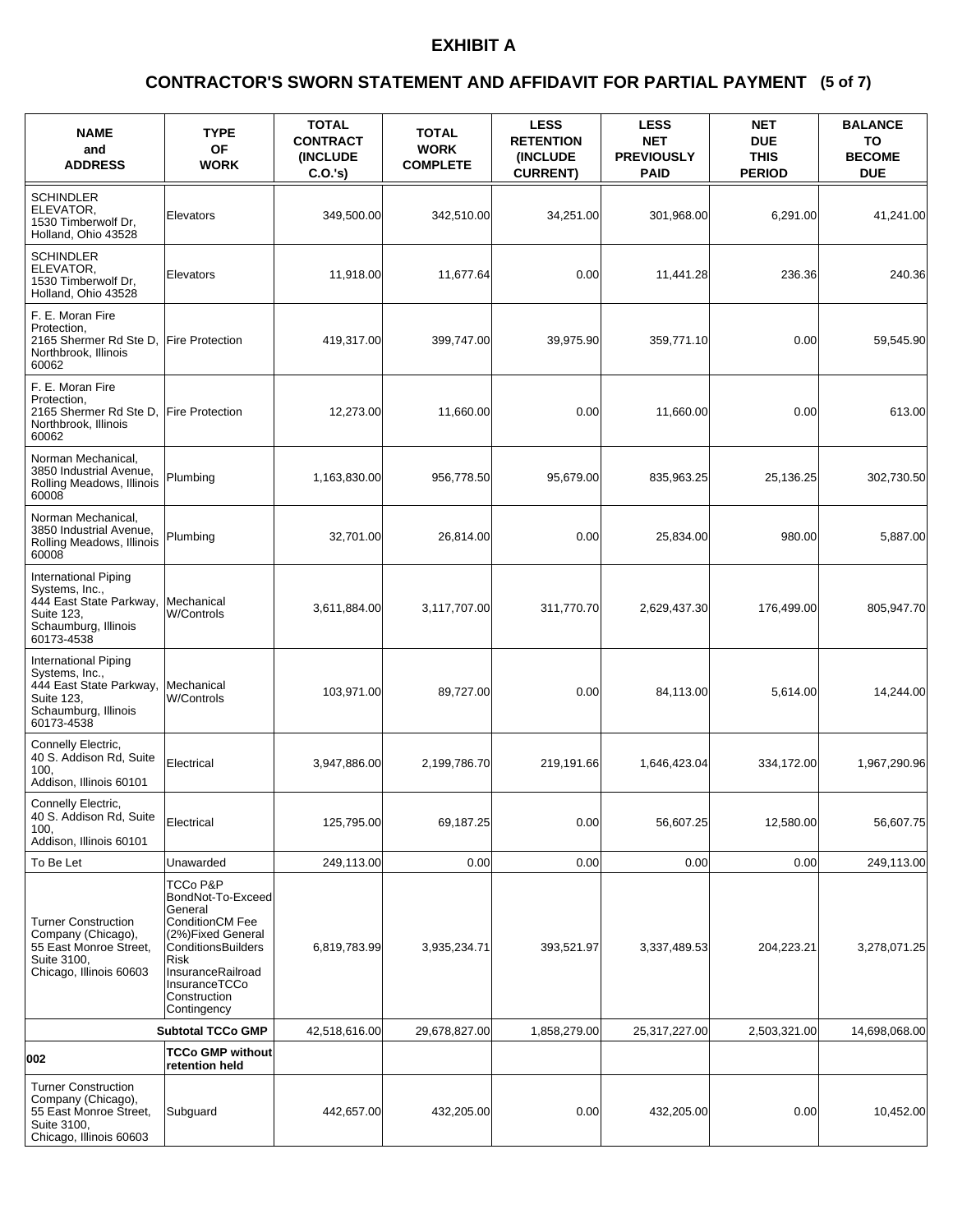### **(6 of 7) CONTRACTOR'S SWORN STATEMENT AND AFFIDAVIT FOR PARTIAL PAYMENT**

| <b>NAME</b><br>and<br><b>ADDRESS</b>                                                                                 | <b>TYPE</b><br><b>OF</b><br><b>WORK</b> | <b>TOTAL</b><br><b>CONTRACT</b><br><b>(INCLUDE)</b><br>C.0.'s) | <b>TOTAL</b><br><b>WORK</b><br><b>COMPLETE</b> | <b>LESS</b><br><b>RETENTION</b><br><b>(INCLUDE)</b><br><b>CURRENT)</b> | <b>LESS</b><br><b>NET</b><br><b>PREVIOUSLY</b><br><b>PAID</b> | <b>NET</b><br><b>DUE</b><br><b>THIS</b><br><b>PERIOD</b> | <b>BALANCE</b><br>ΤO<br><b>BECOME</b><br><b>DUE</b> |
|----------------------------------------------------------------------------------------------------------------------|-----------------------------------------|----------------------------------------------------------------|------------------------------------------------|------------------------------------------------------------------------|---------------------------------------------------------------|----------------------------------------------------------|-----------------------------------------------------|
| <b>Turner Construction</b><br>Company (Chicago),<br>55 East Monroe Street,<br>Suite 3100,<br>Chicago, Illinois 60603 | <b>TCCo Insurance</b>                   | 392,187.00                                                     | 266,687.00                                     | 0.00                                                                   | 247,078.00                                                    | 19,609.00                                                | 125,500.00                                          |
| <b>Turner Construction</b><br>Company (Chicago),<br>55 East Monroe Street,<br>Suite 3100,<br>Chicago, Illinois 60603 | Preconstruction<br><b>Services</b>      | 150,000.00                                                     | 150,000.00                                     | 0.00                                                                   | 150,000.00                                                    | 0.00                                                     | 0.00                                                |
| <b>Subtotal TCCo GMP without retention held</b>                                                                      |                                         | 984.844.00                                                     | 848,892.00                                     | 0.00                                                                   | 829,283.00                                                    | 19,609.00                                                | 135,952.00                                          |
| 003                                                                                                                  | Owner<br>Contingency                    |                                                                |                                                |                                                                        |                                                               |                                                          |                                                     |
| To Be Let                                                                                                            | <b>Owner Contingency</b>                | 1,284,761.00                                                   | 0.00 <sub>l</sub>                              | 0.00                                                                   | 0.001                                                         | 0.001                                                    | 1,284,761.00                                        |
|                                                                                                                      | <b>Subtotal Owner Contingency</b>       | 1,284,761.00                                                   | 0.00 <sub>l</sub>                              | 0.00                                                                   | 0.001                                                         | 0.001                                                    | 1,284,761.00                                        |
|                                                                                                                      | Total                                   | 44,788,221.00                                                  | 30,527,719.00                                  | 1,858,279.00                                                           | 26,146,510.00                                                 | 2,522,930.00                                             | 16,118,781.00                                       |